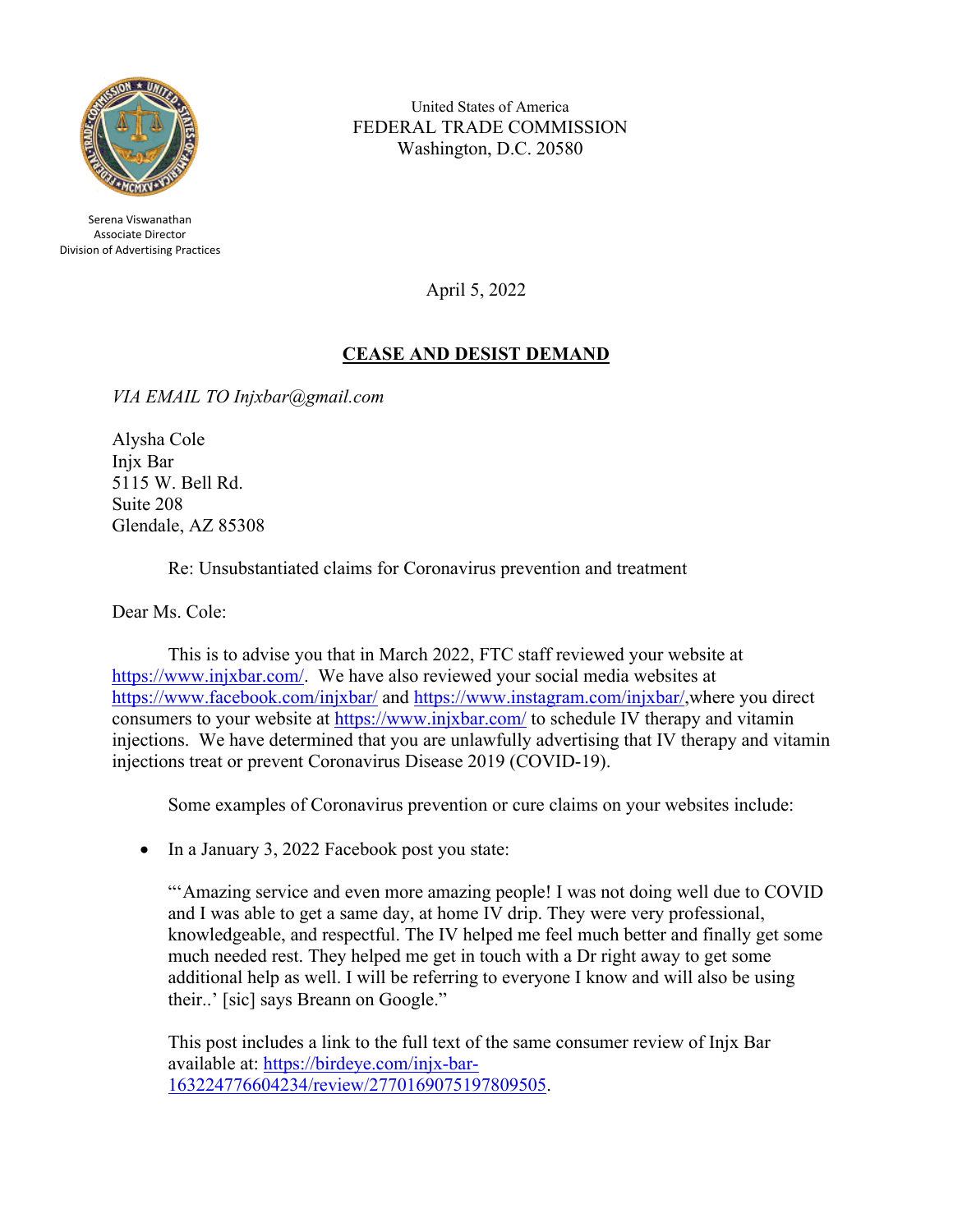• In a December 26, 2021 Facebook post you state:

"'I got the immunity IV and I will say that was the BEST thing I did, especially having covid. I definitely recommend this to anyone feeling not well or even just to keep up on your health' says Belinda on Google."

This post includes a link to the text of the same consumer review of Injx Bar available at: [https://birdeye.com/injx-bar-163224776604234/review/2765772895197460099.](https://birdeye.com/injx-bar-163224776604234/review/2765772895197460099)

• In a December 25, 2021 Facebook post you state:

"'I tested positive for Covid and had symptoms of fatigue, headache, body aches and fever. I contracted Injx Bar for IV Hydration Therapy. Alysha was quick to respond and had someone come out that same day. T.J was on time, friendly and professional. I received the Immunity Plus IV and felt better instantly. Fever, headache and body aches were gone in the morning. I highly recommend using Injx Bar. Alysha and her team..' [sic] says Jennifer on Google."

This post includes a link to the full text of the same consumer review of Injx Bar available at [https://birdeye.com/injx-bar-](https://birdeye.com/injx-bar-163224776604234/review/2765710805197455224)[163224776604234/review/2765710805197455224.](https://birdeye.com/injx-bar-163224776604234/review/2765710805197455224)

• In September 9, 2021 posts on Facebook and Instagram you state:

"·THE MEGA IMMUNITY·

An easy way to take an extra precaution going into this holiday season! Keep your immunity performing at it's [sic] best! [green microbe emoji]…"

Both of these posts include an image with a depiction of coronavirus (a green round object with spikes) inside a no symbol (a red circle with a red diagonal line through it) and the following text:

"THE MEGA IMMUNITY

iv therapy treatment

- o Zinc
- o Double dose of Vitamin C
- o Magnesium Chloride
- o Glutathione
- o Vitamin D3 injection (Intramuscular injection)

\$235 OR \$350 with COVID antigen test."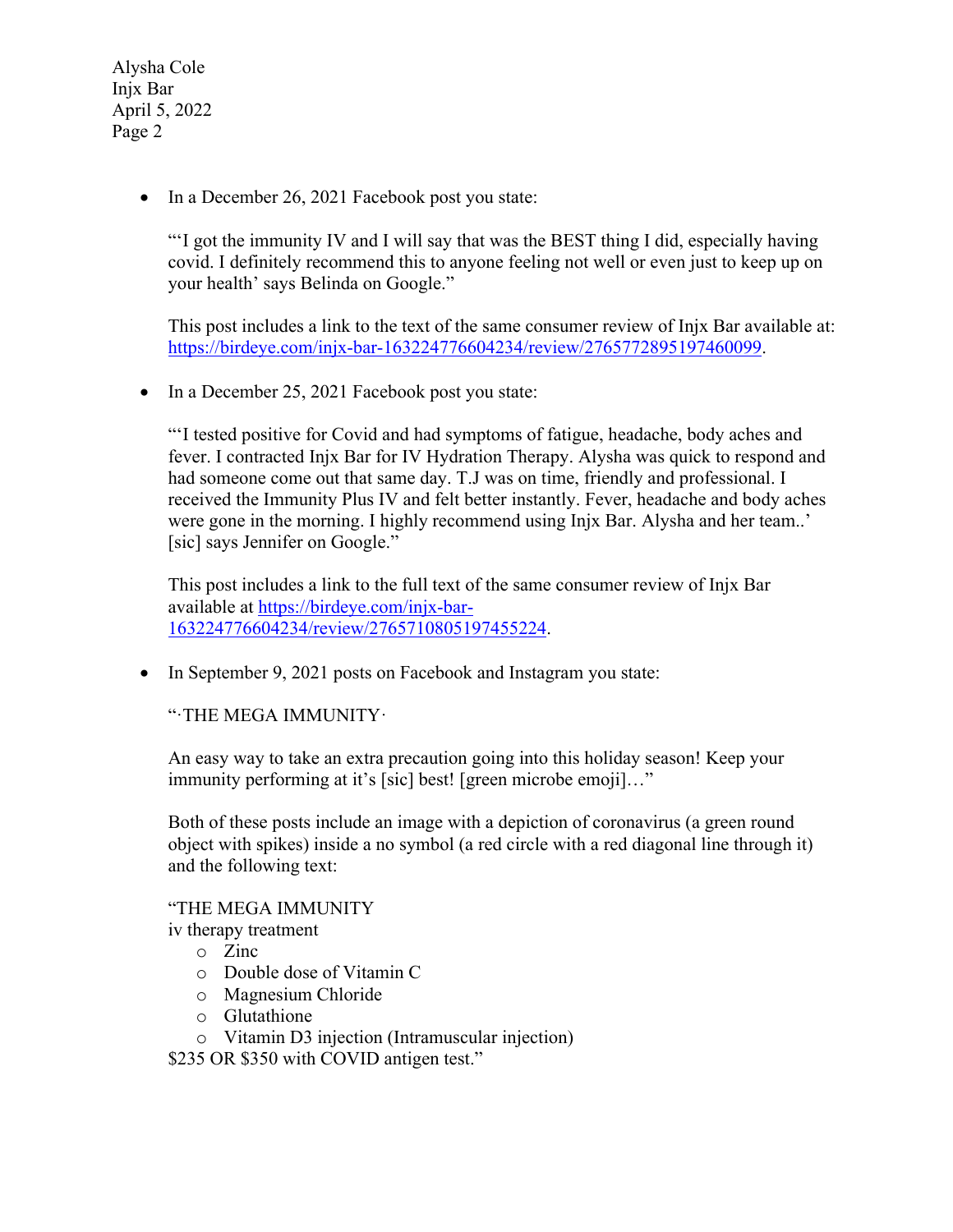> • In a March 8, 2021 Instagram post you share a video that includes footage of a chalkboard with the following text:

"ANTI-COVID COCKTAIL

GLUTATHIONE VITAMIN C VITAMIN D ZINC

\$35 Towards a healthier immune system."

• In December 27, 2020 posts on Facebook and Instagram you state:

"Stay COVID free with Vitamin D!… #covidfree #covidcure #covidfreezone…"

• In November 13, 2020 posts on Facebook and Instagram you state:

"Let's get your immune system in tip-top shape for this flu/COVID season…. Game Plan: Be proactive and stay on the defense with immune boosting vitamin injections from yours truly… #covidfree #covidfreezone…"

Both of these posts include an image that provides prices for three "IMMUNE BOOSTING vitamin injections," including: an Immunity Shot with vitamin C, zinc, and glutathione; and Immunity+D Shot with vitamin C, zinc, glutathione, and vitamin D; and a Vitamin D Shot.

• In a November 5, 2020 Instagram post you state:

"Be proactive with COVID numbers back on the rise.

'There is some evidence to suggest that vitamin D might help protect against becoming infected with, and developing serious symptoms of, COVID-19. We know, for example, that people with low vitamin D levels may be more susceptible to upper respiratory tract infections. One meta-analysis found that people who took vitamin D supplements, particularly those who had low vitamin D levels, were less likely to develop acute respiratory tract infections than those who didn't.

Vitamin D may protect against COVID-19 in two ways. First, it may help boost our bodies' natural defense against viruses and bacteria. Second, it may help prevent an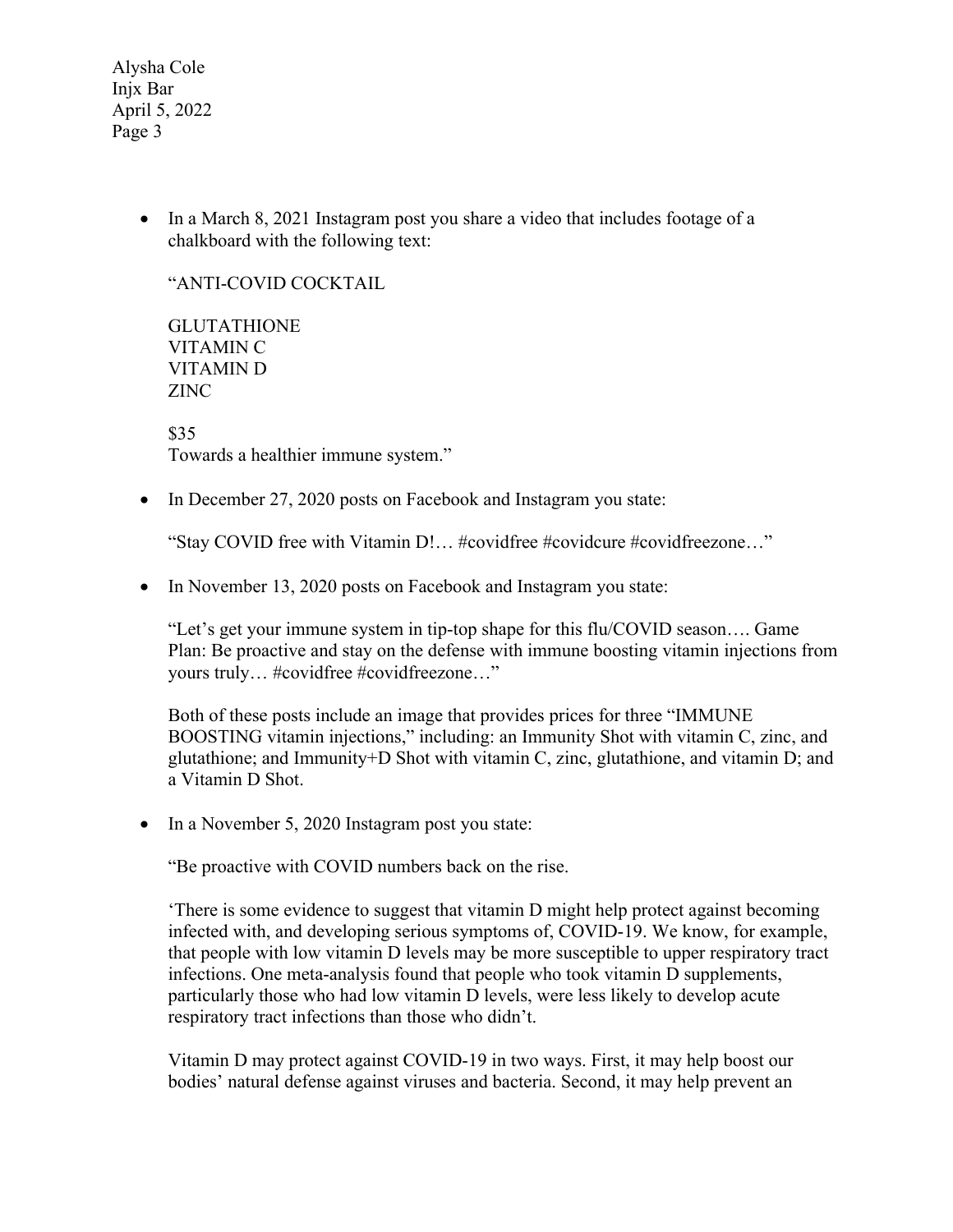> exaggerated inflammatory response, which has been shown to contribute to severe illness in some people with COVID-19.' Treatment for COVID-19 Harvard Health…

#covid19 #covid19prevention… #covidfree #covidfreezone… #covid19free…"

This post includes an image that states: "Now Offering VITAMIN D injections."

• In a September 8, 2020 post on Instagram you state:

"Glutathione is considered the 'Master Antioxidant' and it is no surprise after seeing all these benefits. There are so many more I couldn't fit in this picture including enhancing both male and female fertility, improving sleep patterns and clearing skin. The list goes on and on! I offer Glutathione in my Immune vitamin injection in combination with zinc and vitamin C for the perfect immune system defender. \$25 per injection or receive a discount for purchasing a package of 4 as a 1 month supply. Contact me for me more details!... #covidfree… #covidfreezone…"

• In an August 1, 2020 post on Instagram you state:

"A healthy dose of Vitamin C, Zinc, and the super antioxidant Glutathione combine to create this mega immune booster vitamin injection. Yes, you need this. #stayhealthy."

This post includes a carousel of two images. The first image includes a depiction of a bottle of "TRI-IMMUNE BOOST with Glutathione, Ascorbic Acid, and Zinc Chloride. The second image includes the text: "Rx: 1 intramuscular injection weekly for the duration of COVID."

It is unlawful under the FTC Act, 15 U.S.C. § 41 et seq., to advertise that a product or service can prevent, treat, or cure human disease unless you possess competent and reliable scientific evidence, including substantiating that the claims are true at the time they are made. For COVID-19, no such study is currently known to exist for the products and services identified above. Thus, any coronavirus-related prevention or treatment claims regarding such products and services are not supported by competent and reliable scientific evidence. You must immediately cease and desist making all such claims.

You are also advised to review all other claims for your products and services and immediately cease and desist from making claims that are not supported by competent and reliable scientific evidence.

Violations of the FTC Act may result in legal action seeking a Federal District Court injunction. In addition, pursuant to the COVID-19 Consumer Protection Act, Section 1401, Division FF, of the Consolidated Appropriations Act, 2021, P.L. 116-260, marketers who make deceptive claims about the treatment, cure, prevention, or mitigation of COVID-19 are subject to